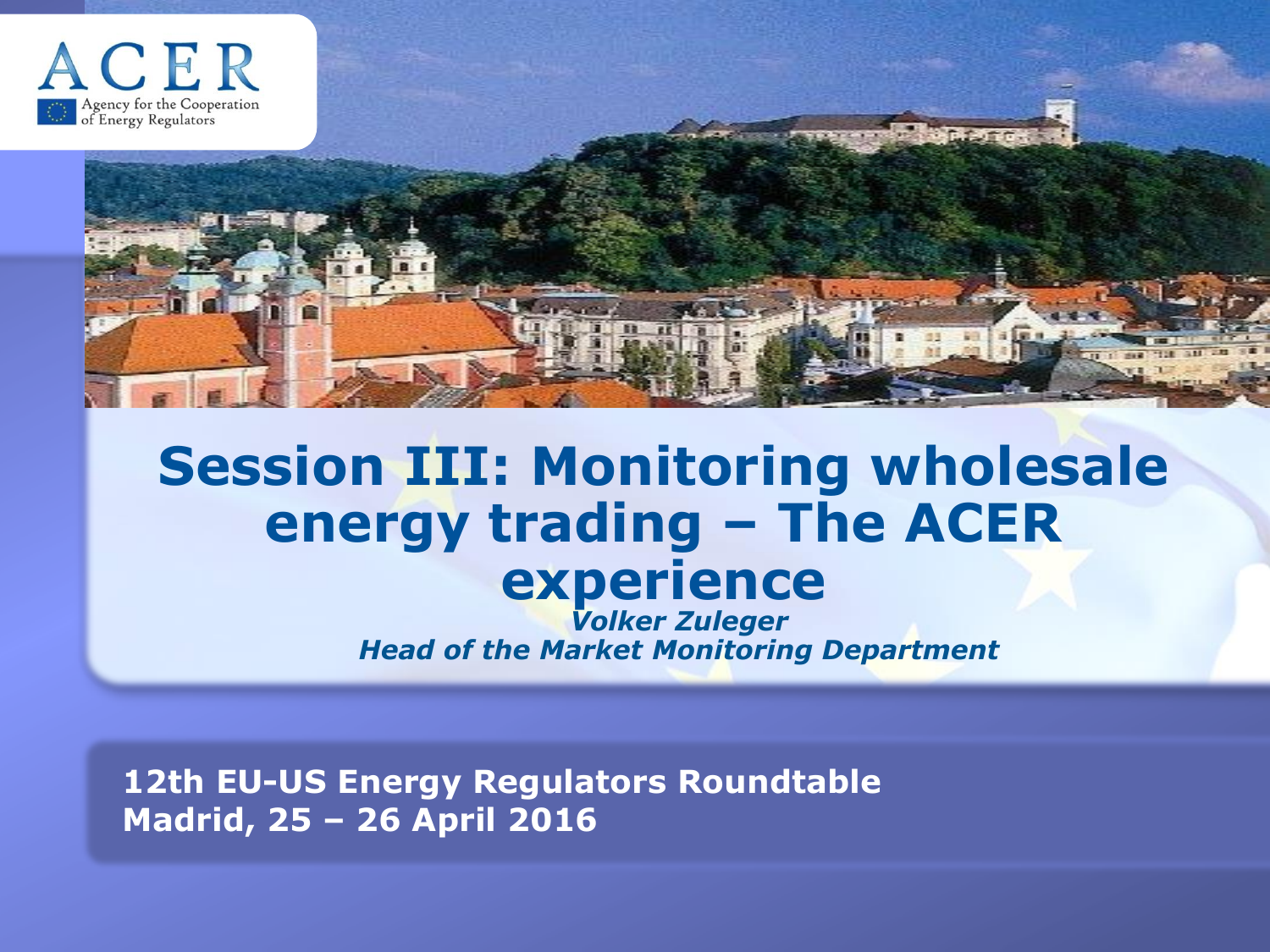

*"The Agency shall monitor trading activity in wholesale energy products to detect and prevent trading based on inside information and market manipulation. It shall collect the data for assessing and monitoring wholesale energy markets as provided for in Article 8."*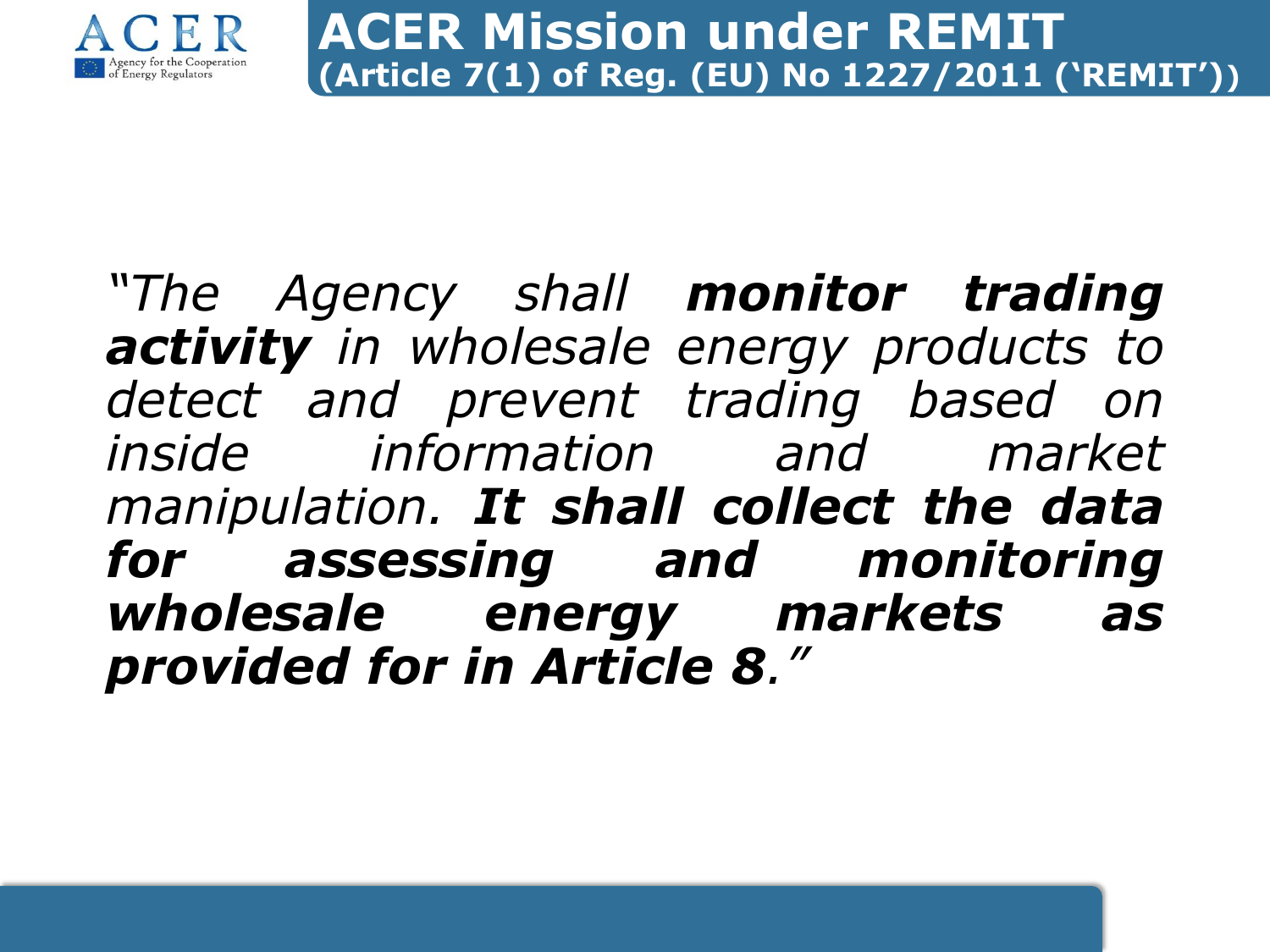

## **REMIT at a Glance**

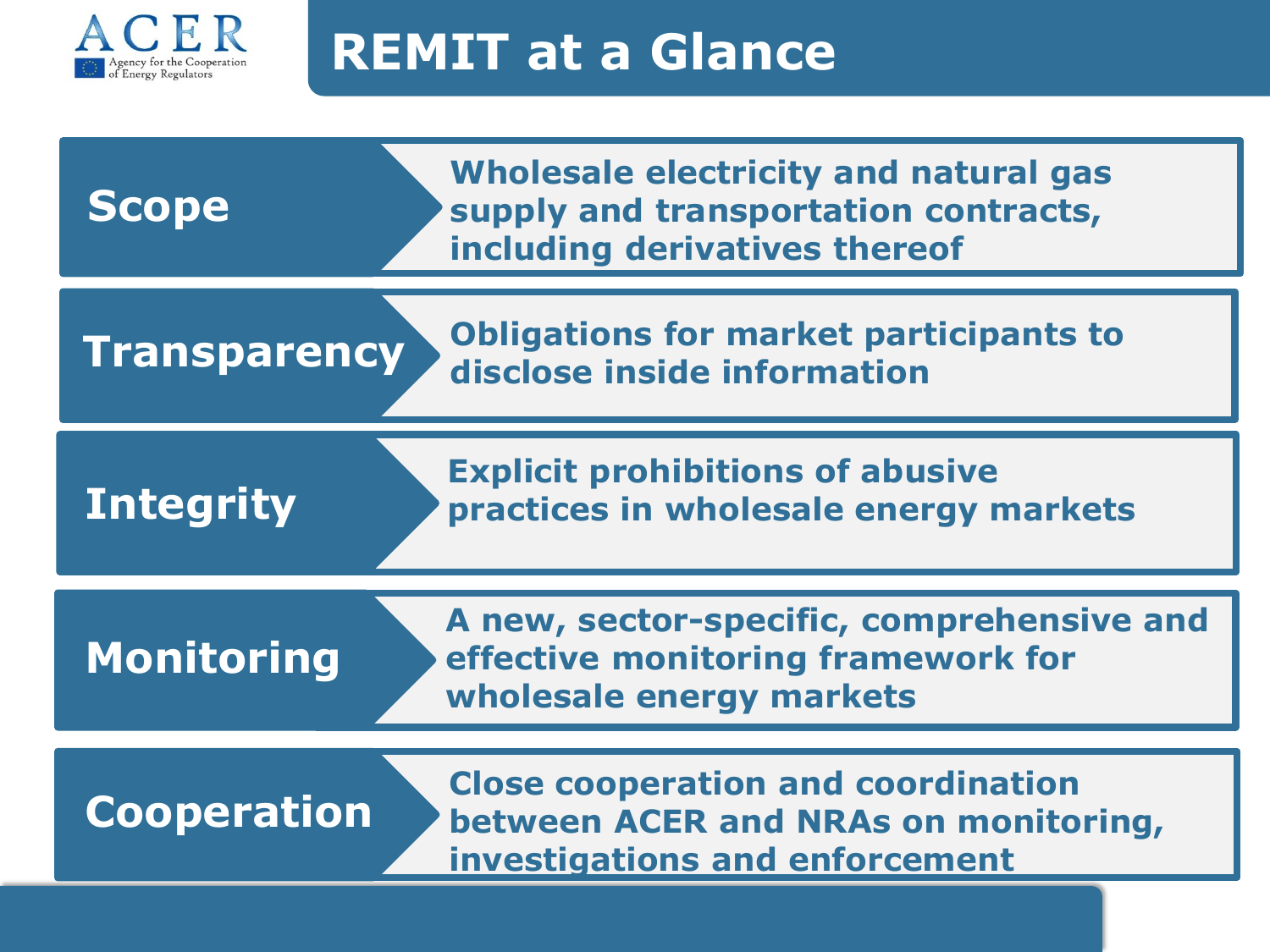

The REMIT prohibitions on market manipulation, attempted market manipulation and insider trading do not apply to derivatives admitted to trading at regulated markets regulated by financial regulators.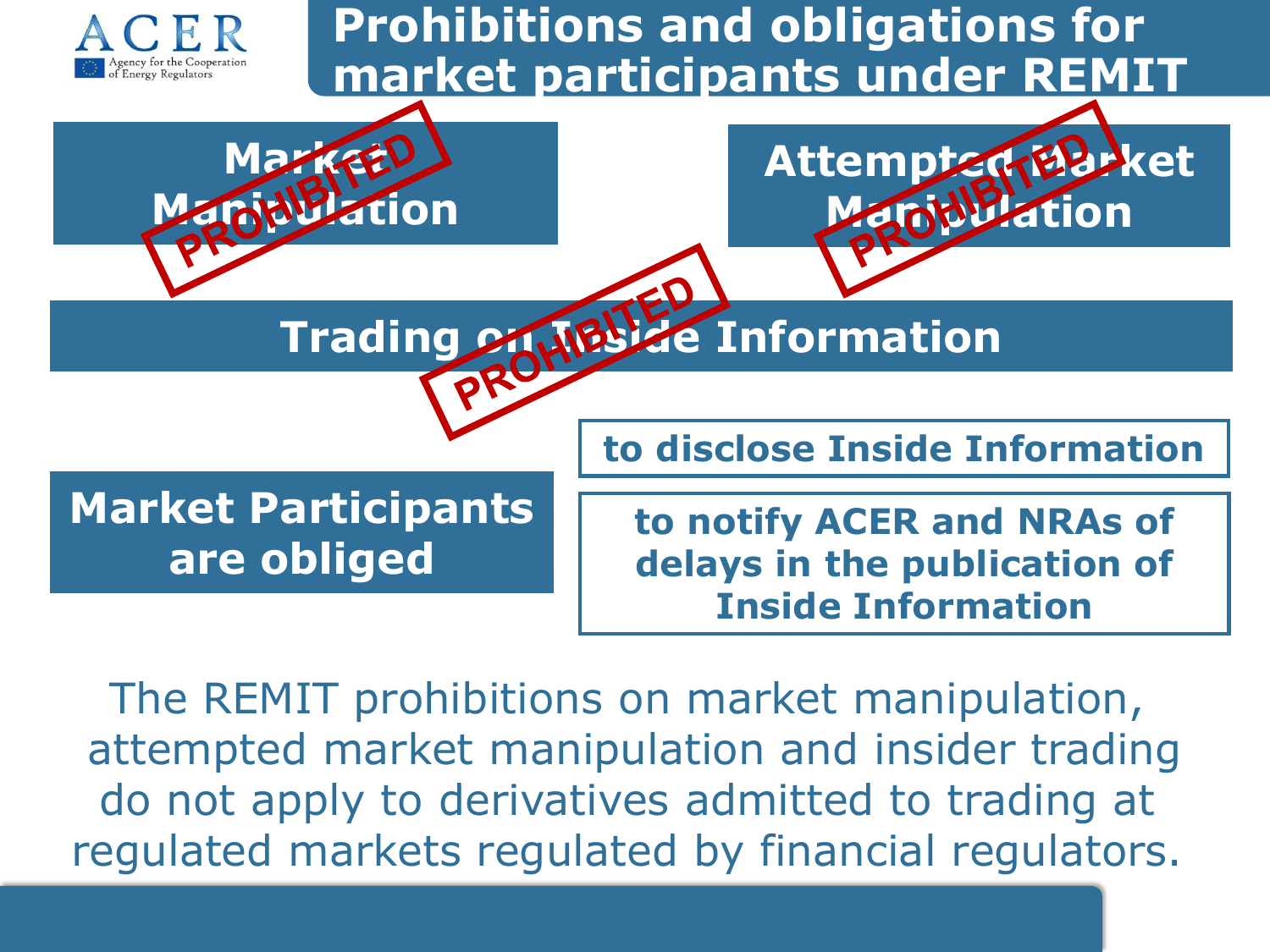

## **Data collection and data sharing**

#### **Reporting of trade data, including orders to trade, and fundamental data**

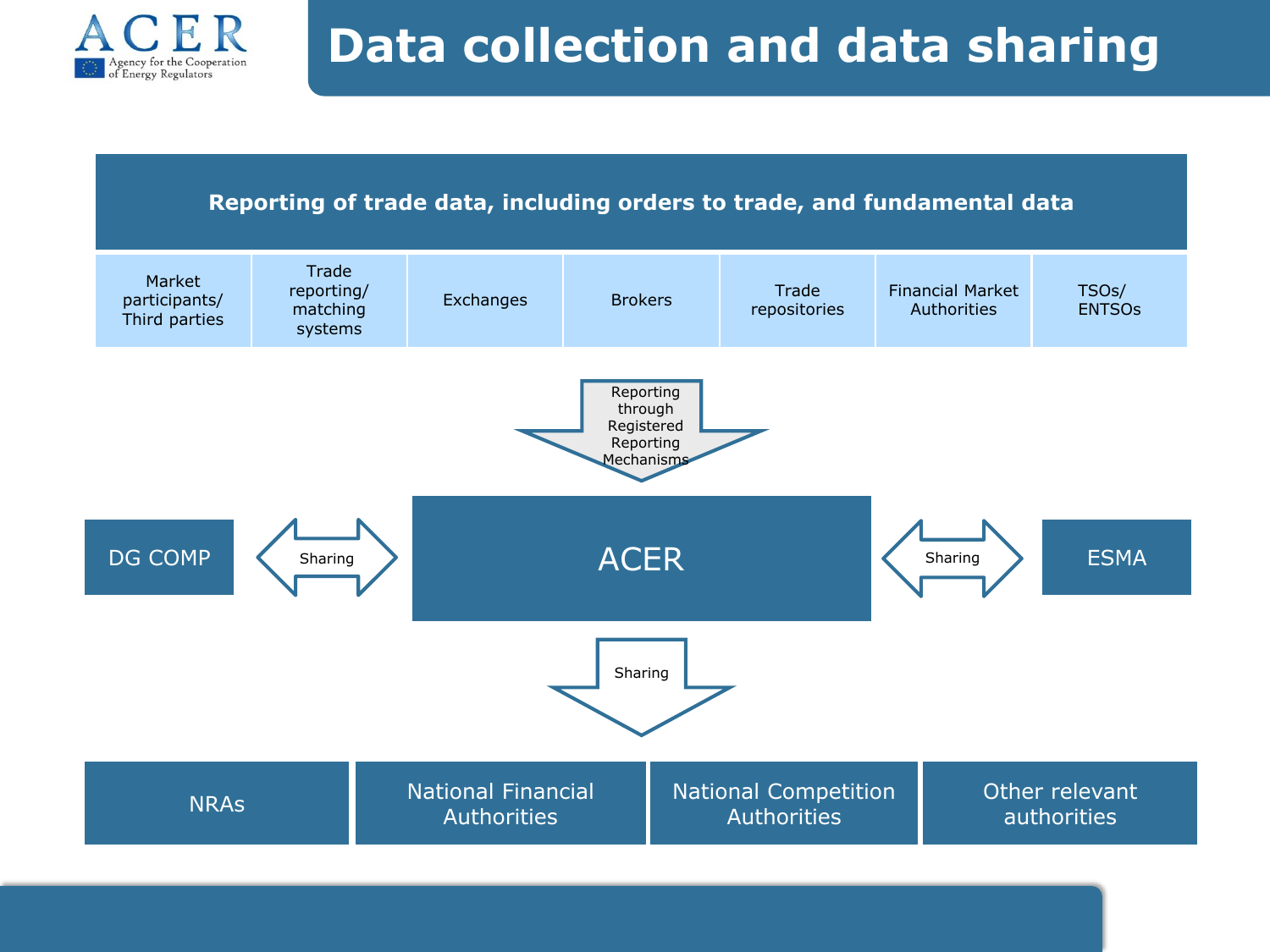

### **Data sourcing**

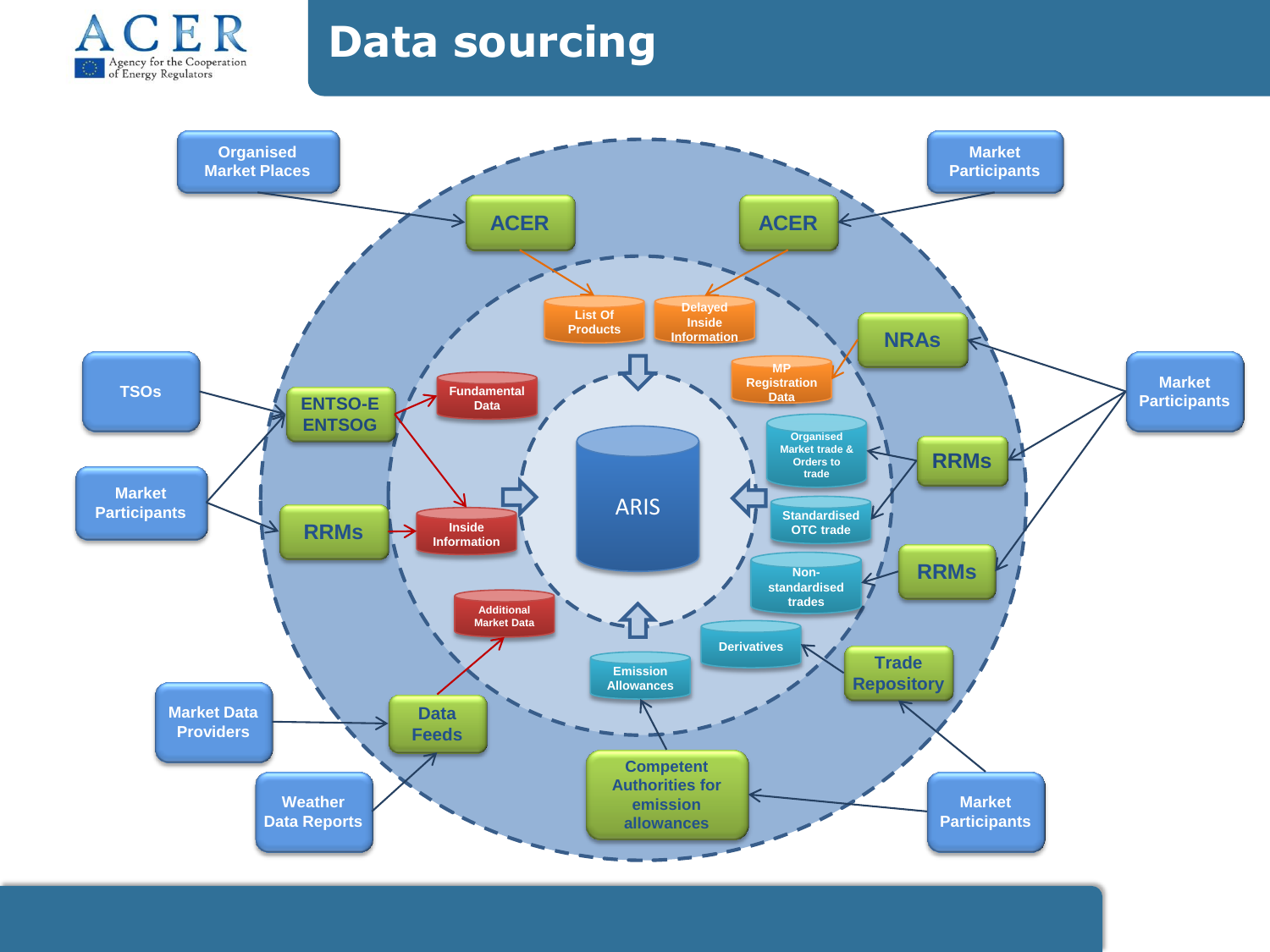

### **ACER's approach to market monitoring**



Preliminary focus will be on cross-border, cross-market, cross-venue, crosscommodity and cross-product market manipulation and insider trading.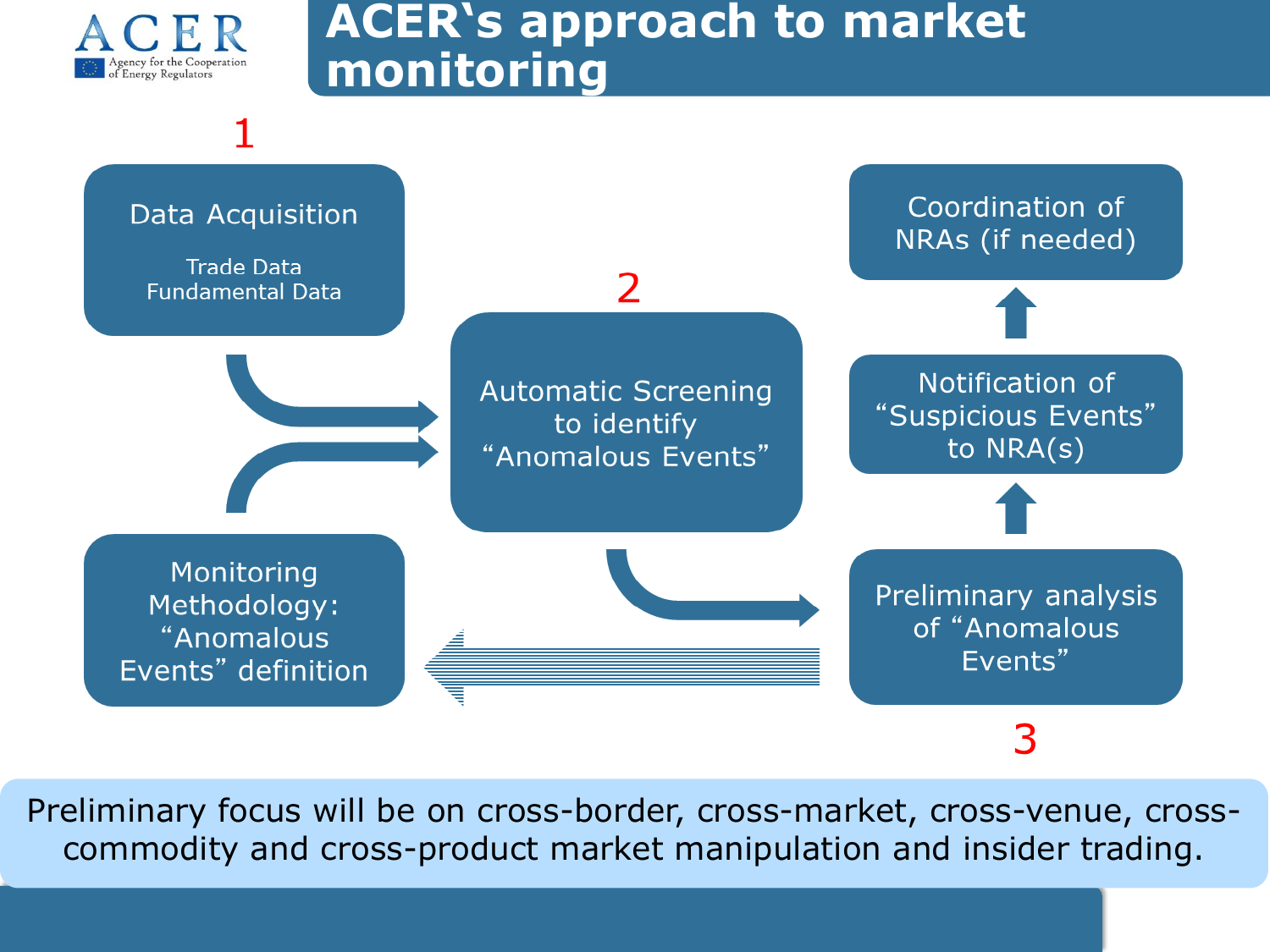

## **Close Cooperation with NRAs**

|                        | <b>ACER</b>                                                             | <b>NRAS</b>                                        |
|------------------------|-------------------------------------------------------------------------|----------------------------------------------------|
| <b>Data Collection</b> |                                                                         | <b>Have access to</b><br>data collected<br>by ACER |
| Monitoring             |                                                                         | <b>May monitor</b><br>the national<br>markets      |
| <b>Investigation</b>   | <b>Coordinates</b><br><b>NRAs in cross-</b><br>border<br>investigations |                                                    |
| <b>Enforcement</b>     |                                                                         |                                                    |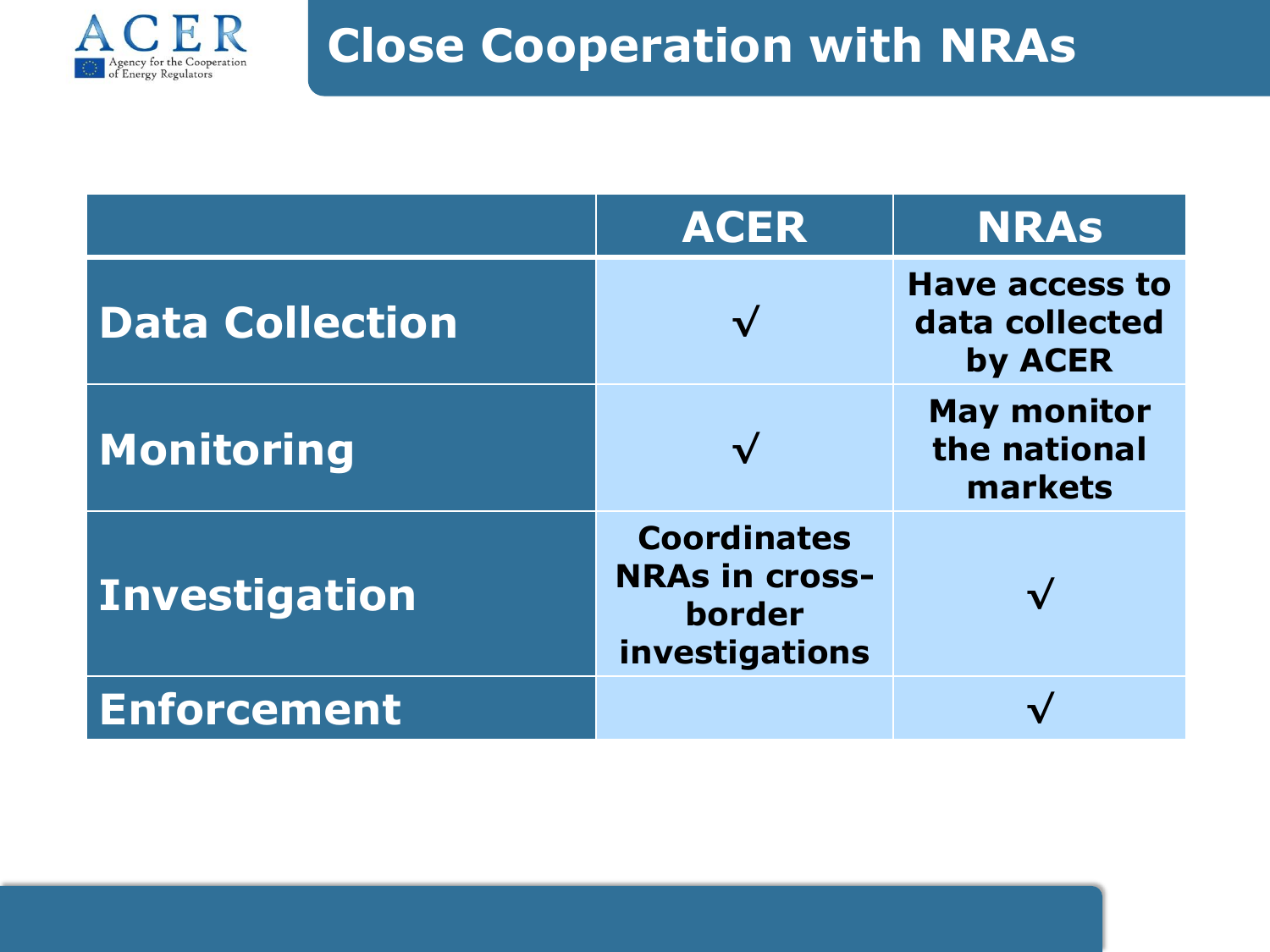

## **Cooperation with major European organised market places**



9 \* 15 OMPs signed Until 09/03/2015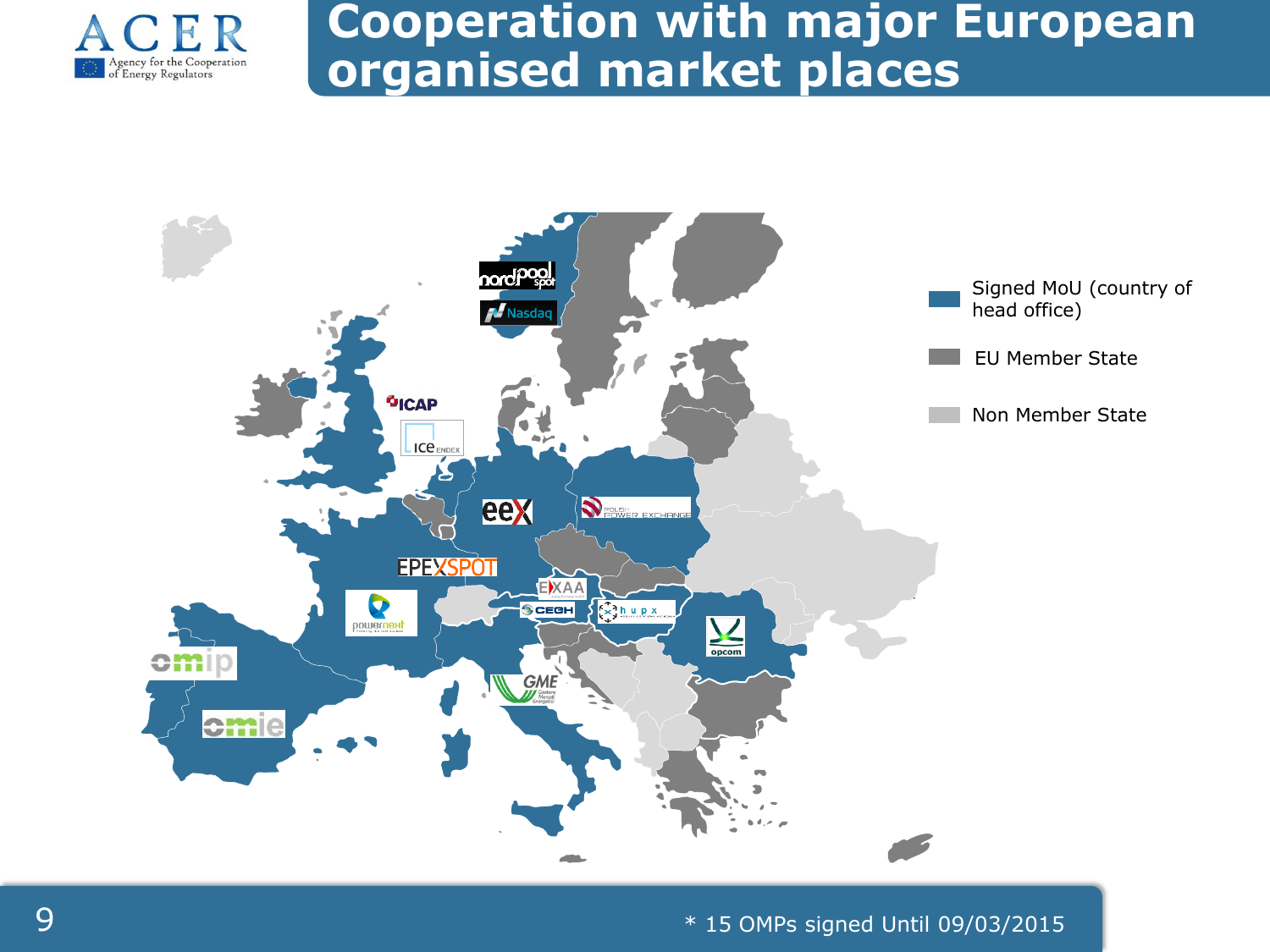

### **Coordination of potential REMIT breach cases**

#### **Progress of potential REMIT breach cases reported to/by the Agency – status as of 31/12/2015**



#### *Year of notification*

NOTE: The status is based on the information provided by the NRA. If the NRA is not responsible for investigation and enforcement the case remains pending until the relevant authority closes it.